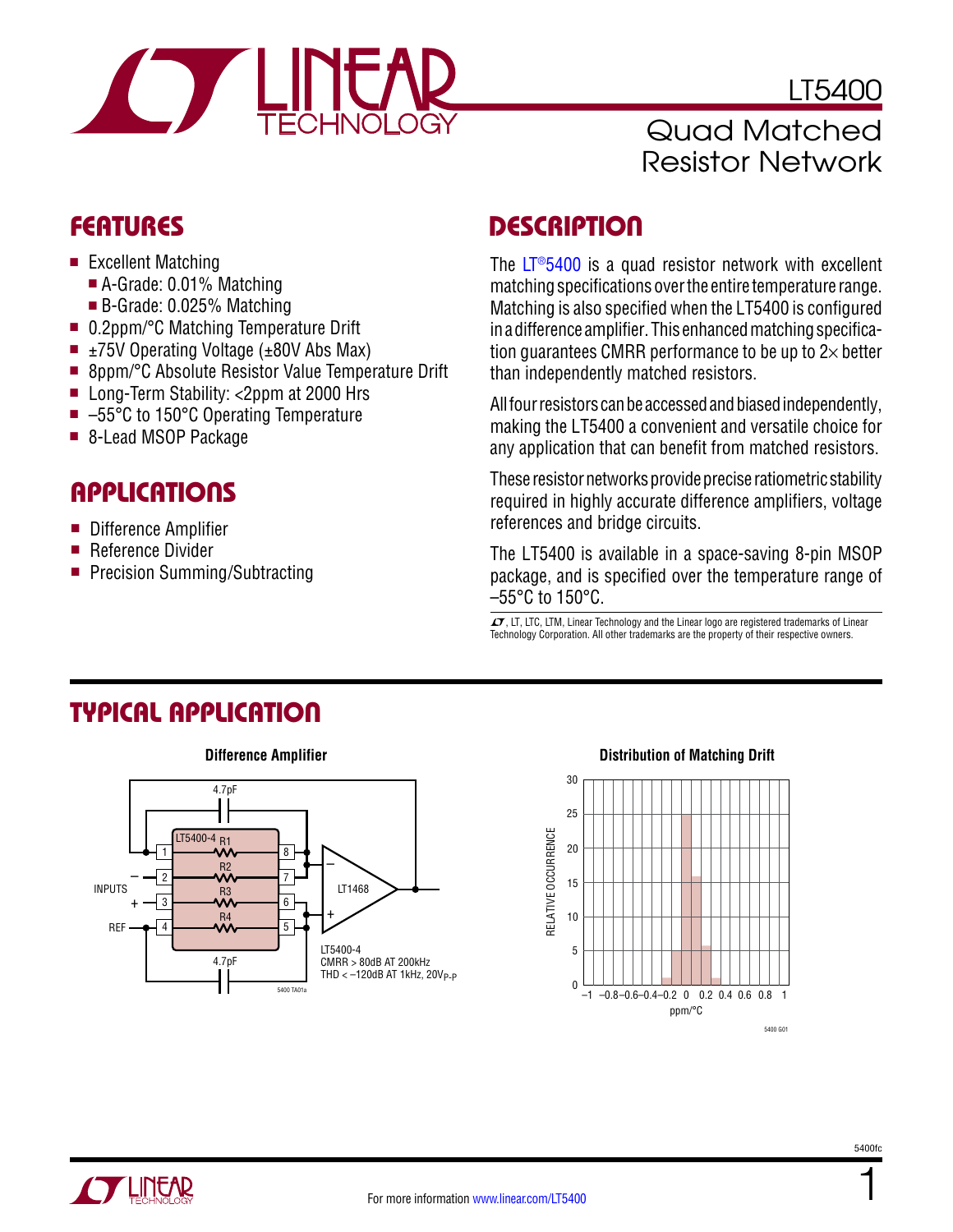# Absolute Maximum Ratings Pin Configuration

### **(Note 1)**

| Total Voltage (Across Any 2 Pins) (Note 2)±80V    |  |
|---------------------------------------------------|--|
| Power Dissipation (Each Resistor) (Note 3)  800mW |  |
| Operating Temperature Range (Note 4)              |  |
|                                                   |  |
|                                                   |  |
|                                                   |  |
|                                                   |  |
| Specified Temperature Range (Note 4)              |  |
|                                                   |  |
|                                                   |  |
|                                                   |  |
|                                                   |  |
| Maximum Junction Temperature  150°C               |  |
| Storage Temperature Range -65°C to 150°C          |  |



# Available Options

| <b>PART NUMBER</b> | $R2 = R3 (\Omega)$ | $R1 = R4 (\Omega)$ | <b>RESISTOR RATIO</b> |
|--------------------|--------------------|--------------------|-----------------------|
| LT5400-1           | 10k                | 10k                | 1:1                   |
| LT5400-2           | 100k               | 100k               | 1:1                   |
| LT5400-3           | 10k                | 100k               | 1:10                  |
| LT5400-4           | 1k                 | 1k                 | 1:1                   |
| LT5400-5           | 1M                 | 1M                 | 1:1                   |
| LT5400-6           | 1k                 | 5k                 | 1:5                   |
| LT5400-7           | 1.25k              | 5k                 | 1:4                   |
| LT5400-8           | 1k                 | 9k                 | 1:9                   |

# Order Information

| <b>LEAD FREE FINISH</b> | <b>TAPE AND REEL</b>  | <b>PART MARKING*</b> | <b>PACKAGE DESCRIPTION</b> | <b>SPECIFIED TEMPERATURE RANGE</b> |
|-------------------------|-----------------------|----------------------|----------------------------|------------------------------------|
| LT5400ACMS8E-1#PBF      | LT5400ACMS8E-1#TRPBF  | <b>LTFVR</b>         | 8-Lead Plastic MSOP        | $0^{\circ}$ C to 70 $^{\circ}$ C   |
| LT5400BCMS8E-1#PBF      | LT5400BCMS8E-1#TRPBF  | <b>LTFVR</b>         | 8-Lead Plastic MSOP        | $0^{\circ}$ C to 70 $^{\circ}$ C   |
| LT5400AIMS8E-1#PBF      | LT5400AIMS8E-1#TRPBF  | <b>LTFVR</b>         | 8-Lead Plastic MSOP        | $-40^{\circ}$ C to 85 $^{\circ}$ C |
| LT5400BIMS8E-1#PBF      | LT5400BIMS8E-1#TRPBF  | <b>LTFVR</b>         | 8-Lead Plastic MSOP        | $-40^{\circ}$ C to 85°C            |
| LT5400AHMS8E-1#PBF      | IT5400AHMS8F-1#TRPBF  | <b>LTFVR</b>         | 8-Lead Plastic MSOP        | $-40^{\circ}$ C to 125°C.          |
| LT5400BHMS8E-1#PBF      | LT5400BHMS8E-1#TRPBF  | <b>LTFVR</b>         | 8-Lead Plastic MSOP        | $-40^{\circ}$ C to 125°C           |
| LT5400BMPMS8E-1#PBF     | LT5400BMPMS8E-1#TRPBF | <b>LTFVR</b>         | 8-Lead Plastic MSOP        | $-55^{\circ}$ C to 150°C           |

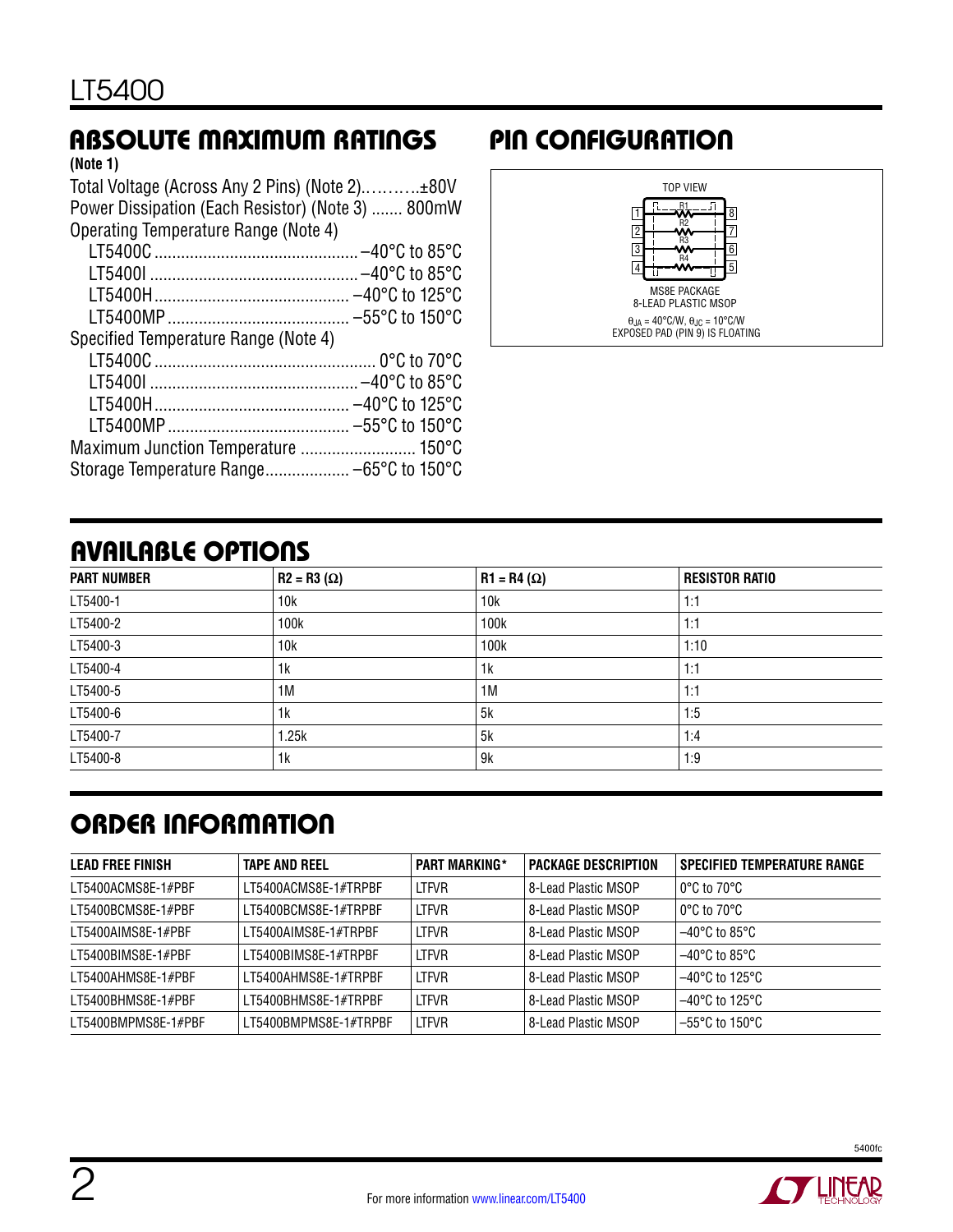# ORDER INFORMATION

| LT5400ACMS8E-2#PBF  | LT5400ACMS8E-2#TRPBF  | <b>LTGBG</b> | 8-Lead Plastic MSOP | 0°C to 70°C                         |
|---------------------|-----------------------|--------------|---------------------|-------------------------------------|
| LT5400BCMS8E-2#PBF  | LT5400BCMS8E-2#TRPBF  | <b>LTGBG</b> | 8-Lead Plastic MSOP | 0°C to 70°C                         |
| LT5400AIMS8E-2#PBF  | LT5400AIMS8E-2#TRPBF  | <b>LTGBG</b> | 8-Lead Plastic MSOP | $-40^{\circ}$ C to 85 $^{\circ}$ C  |
| LT5400BIMS8E-2#PBF  | LT5400BIMS8E-2#TRPBF  | <b>LTGBG</b> | 8-Lead Plastic MSOP | –40°C to 85°C                       |
| LT5400AHMS8E-2#PBF  | LT5400AHMS8E-2#TRPBF  | <b>LTGBG</b> | 8-Lead Plastic MSOP | $-40^{\circ}$ C to 125 $^{\circ}$ C |
| LT5400BHMS8E-2#PBF  | LT5400BHMS8E-2#TRPBF  | <b>LTGBG</b> | 8-Lead Plastic MSOP | $-40^{\circ}$ C to 125 $^{\circ}$ C |
| LT5400BMPMS8E-2#PBF | LT5400BMPMS8E-2#TRPBF | <b>LTGBG</b> | 8-Lead Plastic MSOP | $-55^{\circ}$ C to 150 $^{\circ}$ C |
| LT5400ACMS8E-3#PBF  | LT5400ACMS8E-3#TRPBF  | <b>LTGBH</b> | 8-Lead Plastic MSOP | 0°C to 70°C                         |
| LT5400BCMS8E-3#PBF  | LT5400BCMS8E-3#TRPBF  | LTGBH        | 8-Lead Plastic MSOP | 0°C to 70°C                         |
| LT5400AIMS8E-3#PBF  | LT5400AIMS8E-3#TRPBF  | <b>LTGBH</b> | 8-Lead Plastic MSOP | $-40^{\circ}$ C to 85 $^{\circ}$ C  |
| LT5400BIMS8E-3#PBF  | LT5400BIMS8E-3#TRPBF  | <b>LTGBH</b> | 8-Lead Plastic MSOP | $-40^{\circ}$ C to 85 $^{\circ}$ C  |
| LT5400AHMS8E-3#PBF  | LT5400AHMS8E-3#TRPBF  | <b>LTGBH</b> | 8-Lead Plastic MSOP | $-40^{\circ}$ C to 125 $^{\circ}$ C |
| LT5400BHMS8E-3#PBF  | LT5400BHMS8E-3#TRPBF  | LTGBH        | 8-Lead Plastic MSOP | $-40^{\circ}$ C to 125 $^{\circ}$ C |
| LT5400BMPMS8E-3#PBF | LT5400BMPMS8E-3#TRPBF | LTGBH        | 8-Lead Plastic MSOP | $-55^{\circ}$ C to 150 $^{\circ}$ C |
| LT5400ACMS8E-4#PBF  | LT5400ACMS8E-4#TRPBF  | <b>LTGCF</b> | 8-Lead Plastic MSOP | 0°C to 70°C                         |
| LT5400BCMS8E-4#PBF  | LT5400BCMS8E-4#TRPBF  | <b>LTGCF</b> | 8-Lead Plastic MSOP | 0°C to 70°C                         |
| LT5400AIMS8E-4#PBF  | LT5400AIMS8E-4#TRPBF  | <b>LTGCF</b> | 8-Lead Plastic MSOP | $-40^{\circ}$ C to 85 $^{\circ}$ C  |
| LT5400BIMS8E-4#PBF  | LT5400BIMS8E-4#TRPBF  | <b>LTGCF</b> | 8-Lead Plastic MSOP | $-40^{\circ}$ C to 85 $^{\circ}$ C  |
| LT5400AHMS8E-4#PBF  | LT5400AHMS8E-4#TRPBF  | <b>LTGCF</b> | 8-Lead Plastic MSOP | $-40^{\circ}$ C to 125 $^{\circ}$ C |
| LT5400BHMS8E-4#PBF  | LT5400BHMS8E-4#TRPBF  | <b>LTGCF</b> | 8-Lead Plastic MSOP | -40°C to 125°C                      |
| LT5400BMPMS8E-4#PBF | LT5400BMPMS8E-4#TRPBF | <b>LTGCF</b> | 8-Lead Plastic MSOP | $-55^{\circ}$ C to 150 $^{\circ}$ C |
| LT5400ACMS8E-5#PBF  | LT5400ACMS8E-5#TRPBF  | <b>LTGCG</b> | 8-Lead Plastic MSOP | $0^{\circ}$ C to 70 $^{\circ}$ C    |
| LT5400BCMS8E-5#PBF  | LT5400BCMS8E-5#TRPBF  | <b>LTGCG</b> | 8-Lead Plastic MSOP | 0°C to 70°C                         |
| LT5400AIMS8E-5#PBF  | LT5400AIMS8E-5#TRPBF  | <b>LTGCG</b> | 8-Lead Plastic MSOP | $-40^{\circ}$ C to 85 $^{\circ}$ C  |
| LT5400BIMS8E-5#PBF  | LT5400BIMS8E-5#TRPBF  | <b>LTGCG</b> | 8-Lead Plastic MSOP | $-40^{\circ}$ C to 85 $^{\circ}$ C  |
| LT5400BCMS8E-6#PBF  | LT5400BCMS8E-6#TRPBF  | <b>LTGCK</b> | 8-Lead Plastic MSOP | 0°C to 70°C                         |
| LT5400BIMS8E-6#PBF  | LT5400BIMS8E-6#TRPBF  | <b>LTGCK</b> | 8-Lead Plastic MSOP | $-40^{\circ}$ C to 85 $^{\circ}$ C  |
| LT5400BHMS8E-6#PBF  | LT5400BHMS8E-6#TRPBF  | <b>LTGCK</b> | 8-Lead Plastic MSOP | $-40^{\circ}$ C to 125 $^{\circ}$ C |
| LT5400BMPMS8E-6#PBF | LT5400BMPMS8E-6#TRPBF | <b>LTGCK</b> | 8-Lead Plastic MSOP | $-55^{\circ}$ C to 150 $^{\circ}$ C |
| LT5400BCMS8E-7#PBF  | LT5400BCMS8E-7#TRPBF  | LTGFT        | 8-Lead Plastic MSOP | 0°C to 70°C                         |
| LT5400BIMS8E-7#PBF  | LT5400BIMS8E-7#TRPBF  | <b>LTGFT</b> | 8-Lead Plastic MSOP | $-40^{\circ}$ C to 85 $^{\circ}$ C  |
| LT5400BHMS8E-7#PBF  | LT5400BHMS8E-7#TRPBF  | <b>LTGFT</b> | 8-Lead Plastic MSOP | -40°C to 125°C                      |
| LT5400BMPMS8E-7#PBF | LT5400BMPMS8E-7#TRPBF | LTGFT        | 8-Lead Plastic MSOP | $-55^{\circ}$ C to 150 $^{\circ}$ C |
| LT5400BCMS8E-8#PBF  | LT5400BCMS8E-8#TRPBF  | LTGTB        | 8-Lead Plastic MSOP | 0°C to 70°C                         |
| LT5400BIMS8E-8#PBF  | LT5400BIMS8E-8#TRPBF  | <b>LTGTB</b> | 8-Lead Plastic MSOP | $-40^{\circ}$ C to 85 $^{\circ}$ C  |
| LT5400BHMS8E-8#PBF  | LT5400BHMS8E-8#TRPBF  | LTGTB        | 8-Lead Plastic MSOP | –40°C to 125°C                      |
| LT5400BMPMS8E-8#PBF | LT5400BMPMS8E-8#TRPBF | <b>LTGTB</b> | 8-Lead Plastic MSOP | -55°C to 150°C                      |

Consult LTC Marketing for parts specified with wider operating temperature ranges. \*The temperature grade is identified by a label on the shipping container. Consult LTC Marketing for information on non-standard lead based finish parts.

For more information on lead free part marking, go to: http://www.linear.com/leadfree/

For more information on tape and reel specifications, go to: http://www.linear.com/tapeandreel/

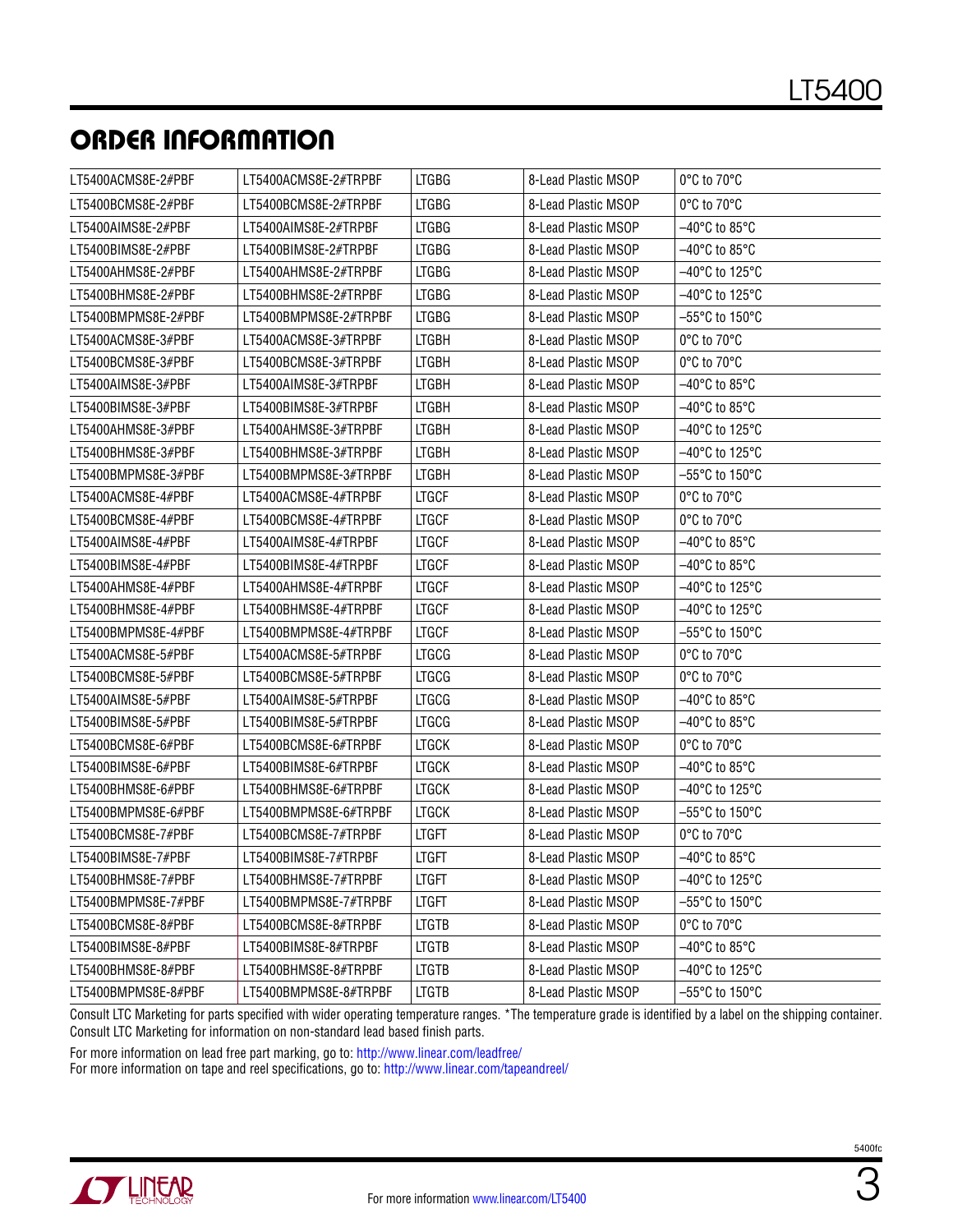#### Electrical Characteristics The  $\bullet$  denotes the specifications which apply over the full specified

temperature range, otherwise specifications are at T<sub>A</sub> = 25°C.

| <b>SYMBOL</b>           | <b>PARAMETER</b>                                                | <b>CONDITIONS</b>                                                                                        |           | <b>MIN</b> | <b>TYP</b>              | <b>MAX</b>                             | <b>UNITS</b>                          |
|-------------------------|-----------------------------------------------------------------|----------------------------------------------------------------------------------------------------------|-----------|------------|-------------------------|----------------------------------------|---------------------------------------|
| $\Delta R/R$            | Resistor Matching Ratio (Any Resistor to Any Other<br>Resistor) | A-Grade<br>$T_A = 0^\circ C$ to $70^\circ C$<br>$T_A = -40$ °C to 85°C<br>$T_A = -40^{\circ}$ C to 125°C |           |            |                         | ±0.010<br>±0.010<br>±0.0125<br>±0.0125 | $\frac{0}{0}$<br>$\%$<br>$\%$<br>$\%$ |
|                         |                                                                 | <b>B-Grade</b>                                                                                           | $\bullet$ |            |                         | ±0.025                                 | $\frac{0}{0}$                         |
| $(\Delta R/R)_{CMRR}$   | Matching for CMRR                                               | A-Grade (Note 6)                                                                                         | $\bullet$ |            |                         | ±0.005                                 | $\frac{0}{0}$                         |
|                         |                                                                 | B-Grade (Note 6)                                                                                         | $\bullet$ |            |                         | ±0.015                                 | $\frac{0}{0}$                         |
| $(\Delta R/R)/\Delta T$ | Resistor Matching Ratio Temperature Drift                       | (Note 5)                                                                                                 | $\bullet$ |            | ±0.2                    | ±1                                     | ppm/°C                                |
|                         | <b>Resistor Voltage Coefficient</b>                             |                                                                                                          | $\bullet$ |            | < 0.1                   |                                        | ppm/V                                 |
|                         | <b>Excess Current Noise</b>                                     | Mil-Std-202 Method 308                                                                                   |           |            | $<-55$                  |                                        | dB                                    |
| $\Delta \mathsf{R}$     | Absolute Resistor Tolerance                                     | A-Grade                                                                                                  | $\bullet$ |            |                         | ±7.5                                   | $\frac{0}{0}$                         |
|                         |                                                                 | <b>B-Grade</b>                                                                                           | 0         |            |                         | ±15                                    | $\frac{0}{0}$                         |
|                         | Distributed Capacitance                                         | Resistor to Exposed Pad<br><b>Resistor to Resistor</b>                                                   |           |            | 5.5<br>1.4              |                                        | pF<br>pF                              |
| $\Delta R/\Delta T$     | Absolute Resistor Value Temperature Drift                       | (Note 5)                                                                                                 | $\bullet$ | $-10$      | 8                       | 25                                     | ppm/°C                                |
|                         | Resistor Matching Ratio Long-Term Drift                         | 35°C 2000Hours, 10mW<br>70°C 2000Hours, 10mW                                                             |           |            | $\langle 2$<br>$\leq$ 4 |                                        | ppm<br>ppm                            |
|                         | Resistor Matching Ratio Moisture Resistance                     | 85°C 85%R.H. 168Hours                                                                                    |           |            | $\langle 2$             |                                        | ppm                                   |
|                         | Resistor Matching Ratio Thermal Shock/Hysteresis                | $-50^{\circ}$ C to 150 $^{\circ}$ C, 5 Cycles                                                            |           |            | $<$ 3                   |                                        | ppm                                   |
|                         | <b>Resistor Matching Ratio IR Reflow</b>                        | 25°C to 260°C, 3 Cycles                                                                                  |           |            | $3$                     |                                        | ppm                                   |
|                         | Resistor Matching Ratio Accelerated Shelf Life                  | 150°C, 1000Hours                                                                                         |           |            | 10                      |                                        | ppm                                   |
|                         | <b>Harmonic Distortion</b>                                      | 20V <sub>P-P</sub> , 1kHz, Difference Amplifier                                                          |           |            | $-120$                  |                                        | dBc                                   |
|                         | Shelf Life                                                      | 25°C, Unbiased, 1 Year                                                                                   |           |            | ±5                      |                                        | ppm                                   |

**Note 1:** Stresses beyond those listed under Absolute Maximum Ratings may cause permanent damage to the device. Exposure to any Absolute Maximum Rating condition for extended periods may affect device reliability and lifetime.

**Note 2:** The instantaneous difference between the highest voltage applied to any pin and the lowest voltage applied to any other pin should not exceed the Absolute Maximum Rating. This includes the voltage across any resistor, the voltage across any pin with respect to the exposed pad of the package, and the voltage across any two unrelated pins.

**Note 3:** In order to keep the junction temperature within the Absolute Maximum Rating, maximum power dissipation should be derated at elevated ambient temperatures.

**Note 4:** The LT5400C is guaranteed functional over the operating temperature range of –40°C to 85°C. The LT5400C is designed, characterized and expected to meet specified performance from –40°C to 85°C but is not tested or QA sampled at these temperatures. The LT5400I is guaranteed to meet specified performance from –40°C to 85°C. The LT5400H is guaranteed to meet specified performance from –40°C to 125°C and is 100% tested at these temperature extremes. The LT5400MP is guaranteed to meet specified performance from –55°C to 150°C and is 100% tested at these temperature extremes.

**Note 5:** This parameter is not 100% tested.

Note 6: (∆R/R)<sub>CMRR</sub> (Matching for CMRR) is a metric for the contribution of error from the LT5400 when used in a difference configuration using the specific resistor pairs of R1/R2 and R4/R3. See Difference Amplifier, Instrumentation Amplifier, and Differential Amplifier circuits in the Typical Applications section for examples.

$$
(\Delta R/R)_{CMRR} = \frac{1}{2} \cdot \left(\frac{R2}{R1} - \frac{R3}{R4}\right) \cdot \left(\frac{R1}{R2}\right)
$$

The resistor contribution to CMRR can then be calculated in the following way:

$$
CMRR = (\Delta R/R)_{CMRR} \cdot \left(\frac{4 \cdot \frac{R2}{R1}}{2 + \frac{R2}{R1} + \frac{R3}{R4}}\right)
$$

For LT5400 options with resistor ratio 1:1, the resistor contribution to CMRR can be simplified:

CMRR ≈ (∆R/R)CMRR

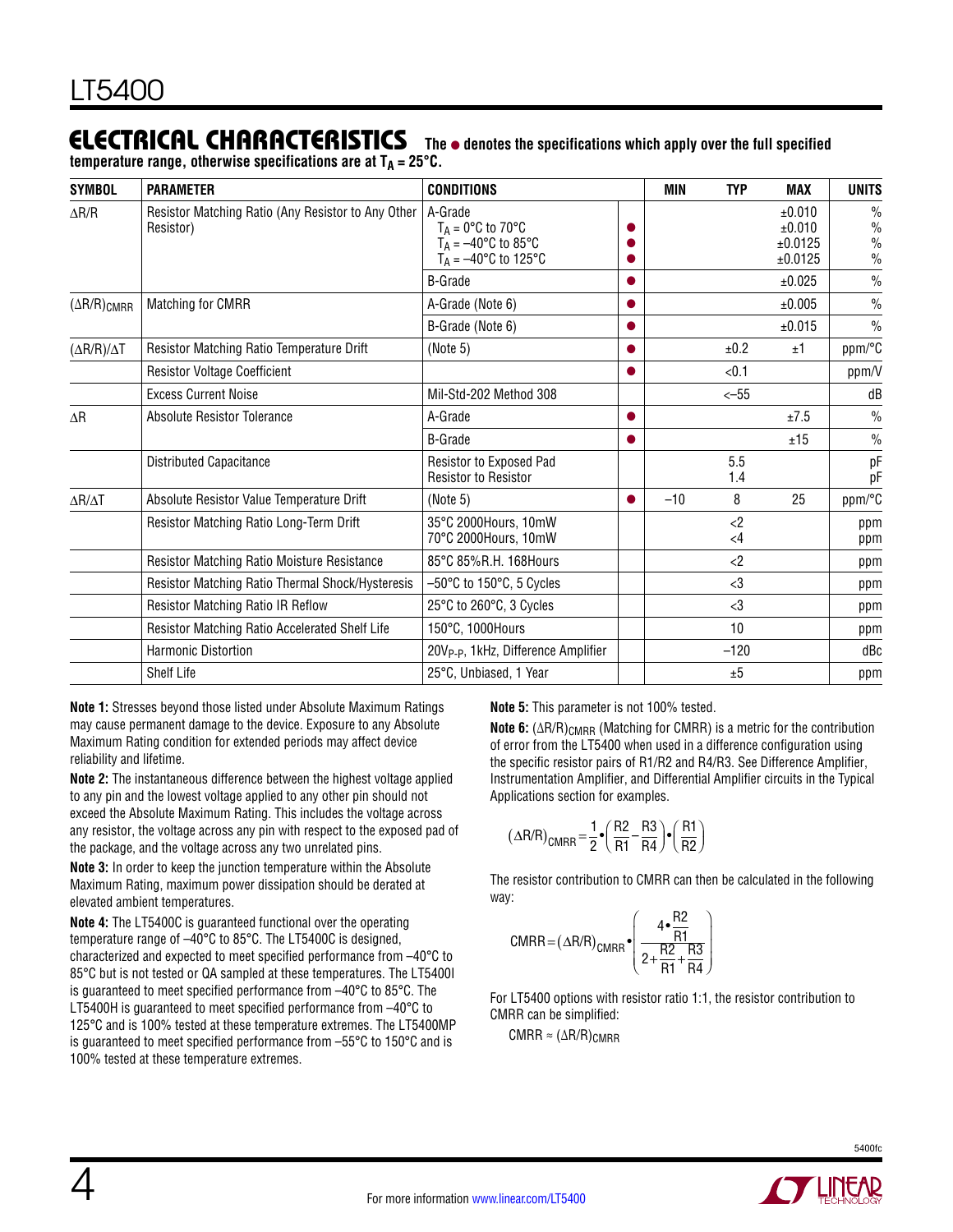# Typical Performance Characteristics







5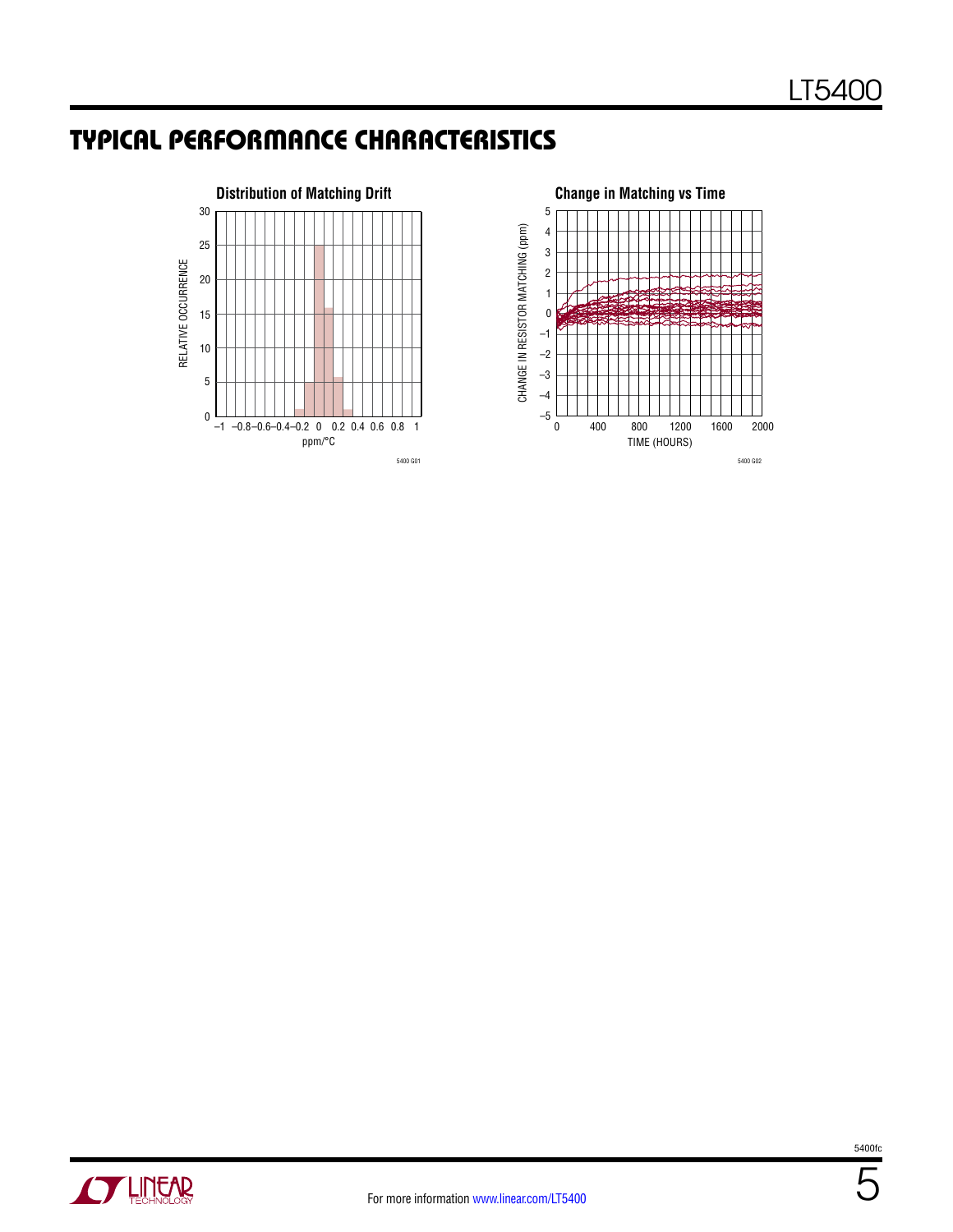# Applications Information

### **Where to Connect the Exposed Pad**

The exposed pad is not DC connected to any resistor terminal. Its main purpose is to reduce the internal temperature rise when the application calls for large amounts of dissipated power in the resistors. The exposed pad can be tied to any voltage (such as ground) as long as the absolute maximum ratings are observed.

There is capacitive coupling between the resistors and the exposed pad, as specified in the Electrical Characteristics table. To avoid interference, do not tie the exposed pad to noisy signals or noisy grounds.

Connecting the exposed pad to a quiet AC ground is recommended as it acts as an AC shield and reduces the amount of resistor-resistor capacitance.

### **Thermal Considerations**

Each resistor is rated for relatively high power dissipation, as listed in the Absolute Maximum Ratings section of this data sheet. To calculate the internal temperature rise inside the package, add together the power dissipated in all of the resistors, and multiply by the thermal resistance coefficient of the package  $(\theta)$ <sub>A</sub> or  $\theta$ <sub>JC</sub> as applicable).

For example, if each resistor dissipates 250mW, for a total of 1W, the total temperature rise inside the package equals 40°C. All 4 resistors will be at the same temperature, regardless of which resistor dissipates more power. The junction temperature must be kept within the Absolute Maximum Rating. At elevated ambient temperatures, this places a limit on the maximum power dissipation.

In addition to limiting the maximum power dissipation, the maximum voltage across any two pins must also be kept less than the absolute maximum rating.

### **ESD**

The LT5400 can withstand up to  $\pm 1kV$  of electrostatic discharge (ESD, human body). To achieve the highest precisionmatching, theLT5400isdesignedwithoutexplicit ESD internal protection diodes. ESD beyond this voltage can damage or degrade the device including causing pin-to-pin shorts.

To protect the LT5400 against large ESD strikes, external protection can be added using diodes to the circuit supply rails or bidirectional Zeners to ground (Figure 1).



### **Matching Specification**

The LT5400 specifies matching in the most conservative possible way. In each device, the ratio error of the largest of the four resistors to the smallest of the four resistors meets the specified matching level. Looser definitions would compare each resistor value to the average of the resistor values, which would typically result in specifications that appear twice as good as they are per the LT5400's more conservative definition. The following two examples illustrate this point.

In an inverting gain-of-1 amplifier, if the largest resistor is allowed to deviate only 0.01% from the smallest resistor, then the worst-case gain can be  $-1.00005/0.99995 =$ –1.0001, which is a 0.01% error from the ideal –1.0000. That is the LT5400 definition. In a looser definition, if each resistor would be allowed to deviate by 0.01% from the average, thentheworst-casegaincouldbe –1.0001/0.9999  $=-1.0002$ , which is a 0.02% error from the ideal  $-1.0000$ .

In a divide-by-2 resistor divider network, if the largest resistor is allowed to deviate only 0.01% from the smallest resistor, thentheworst-caseratiocanbe 1.00005/(1.00005  $+ 0.99995$ ) = 0.500025, which is a 0.005% error from the ideal 0.50000. That is the LT5400 definition. In a looser definition, if each resistor would be allowed to deviate by 0.01% from the average, then the worst-case ratio could be  $1.0001/(1.0001 + 0.9999) = 0.50005$ , which is a 0.01% error from the ideal 0.50000.

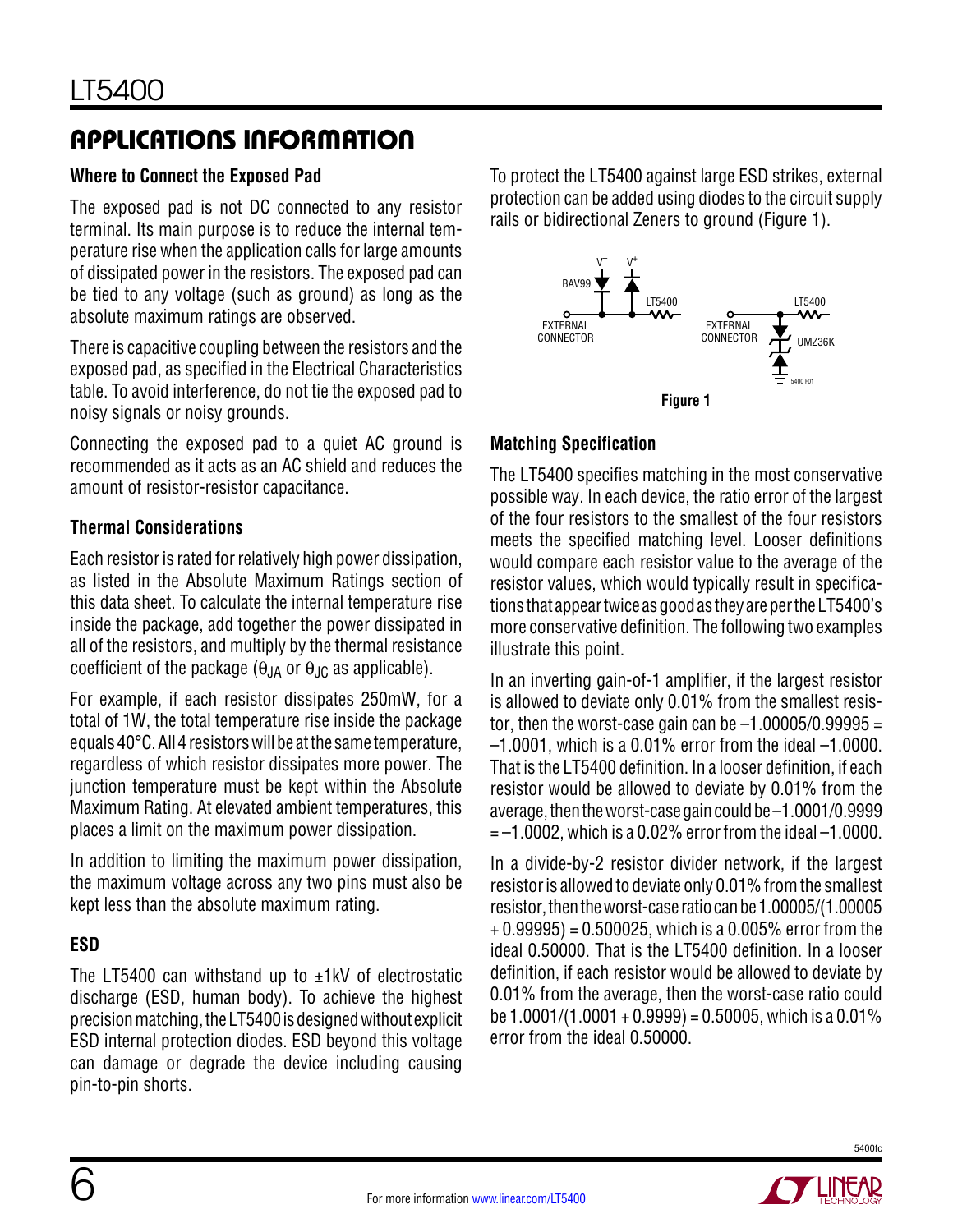### Typical Applications

### **Difference Amplifier**



#### **Low Noise Reference Divider with Op Amp Input Bias Current Balancing**



### **Micropower Reference Divide-by-4**





7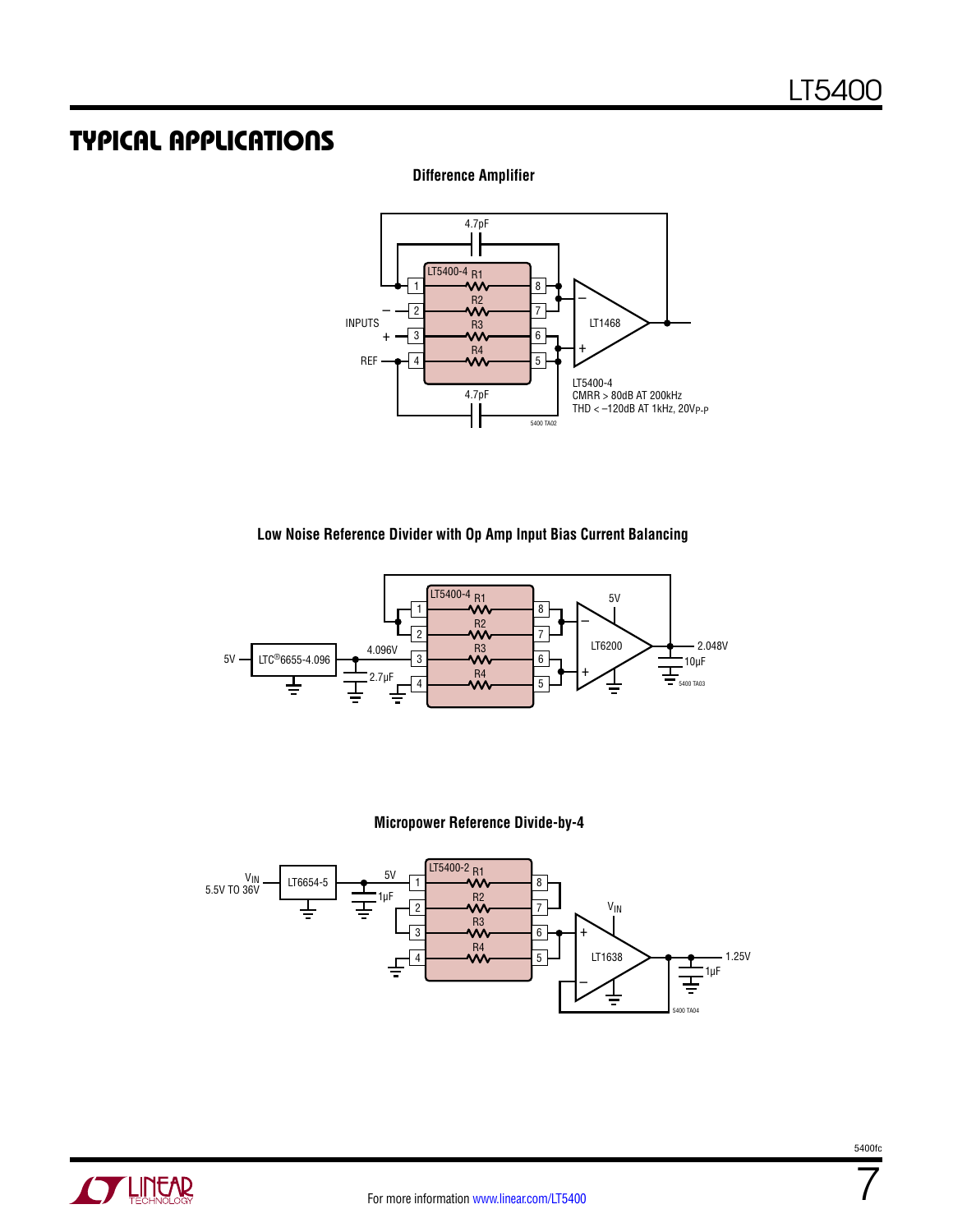### Typical Applications







THE WORST-CASE VALUE IS GUARANTEED OVER OPERATING TEMPERATUE RANGE

#### **Gain of 10, 106dB CMRR, Discrete Component, Fully-Differential Instrumentation Amplifier**





THE LT5400-3 COULD BE REPLACED BY 1% (OR BETTER) DISCRETE RESISTORS AT THE COST OF SOME CMRR. THE INPUT STAGE IS LESS SENSITIVE TO RESISTOR ERRORS THAN THE UNITY GAIN STAGE.

**STARTED BY A LITTLE ARE**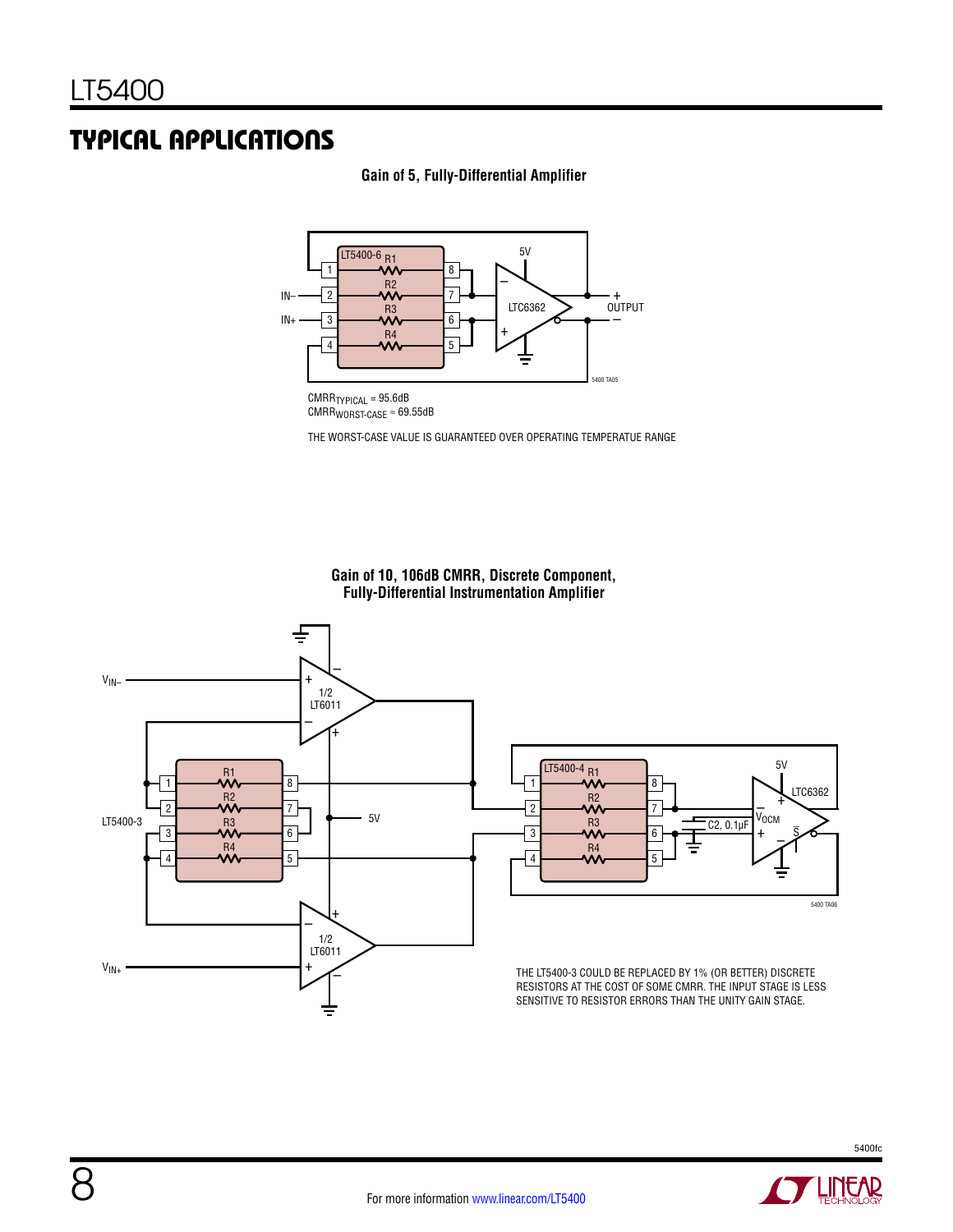### Typical Applications

### **Low Offset Current-Sense Amplifier**



\* –1% VISHAY CRCW1206 AS LONG AS RD–RSENSE << R1 – R4, THE COMMON MODE REJECTION WILL NOT BE DETERIORATED BY THE SENSE RESISTOR.



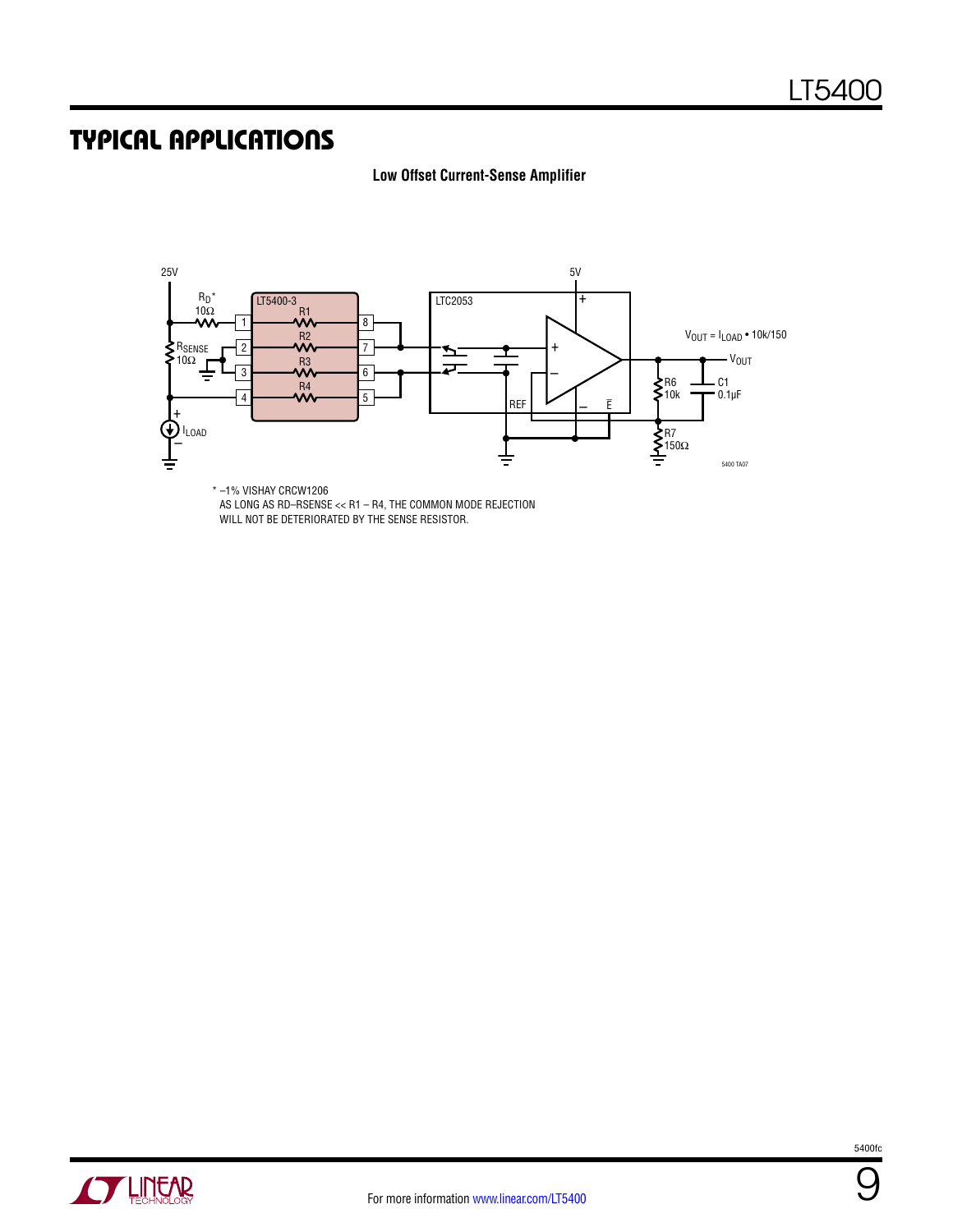### Package Description

**Please refer to http://www.linear.com/designtools/packaging/ for the most recent package drawings.**



**MS8E Package 8-Lead Plastic MSOP, Exposed Die Pad**

2. DRAWING NOT TO SCALE

3. DIMENSION DOES NOT INCLUDE MOLD FLASH, PROTRUSIONS OR GATE BURRS. MOLD FLASH, PROTRUSIONS OR GATE BURRS SHALL NOT EXCEED 0.152mm (.006") PER SIDE 4. DIMENSION DOES NOT INCLUDE INTERLEAD FLASH OR PROTRUSIONS.

 INTERLEAD FLASH OR PROTRUSIONS SHALL NOT EXCEED 0.152mm (.006") PER SIDE 5. LEAD COPLANARITY (BOTTOM OF LEADS AFTER FORMING) SHALL BE 0.102mm (.004") MAX

6. EXPOSED PAD DIMENSION DOES NOT INCLUDE MOLD FLASH. MOLD FLASH ON E-PAD

SHALL NOT EXCEED 0.254mm (.010") PER SIDE.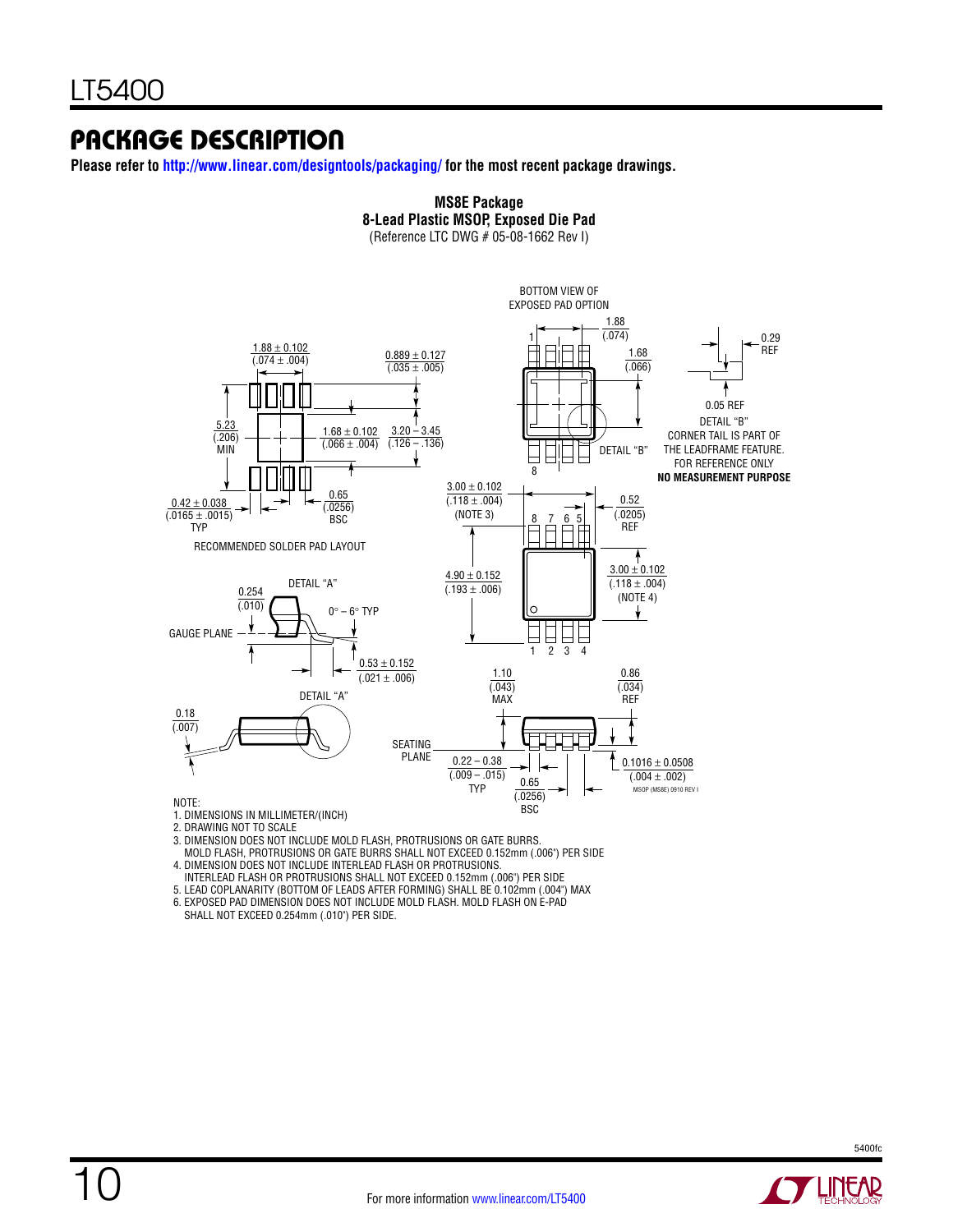# Revision History

| <b>REV</b> | <b>DATE</b> | DESCRIPTION                                                                      | <b>PAGE NUMBER</b> |
|------------|-------------|----------------------------------------------------------------------------------|--------------------|
| A          | 8/11        | Added LT5400-4, LT5400-5, LT5400-6. Changes reflected throughout the data sheet. |                    |
| B          | 7/12        | Added LT5400-3 H-grade and MP-grade and LT5400-7.<br>2, 3                        |                    |
|            |             | Added Shelf Life characteristics.                                                | 4                  |
|            |             | Clarified Note 6.                                                                | 4                  |
|            |             | Added application schematics.                                                    | 8,9                |
| C          | 02/15       | Added 5400-8                                                                     | 2, 3               |